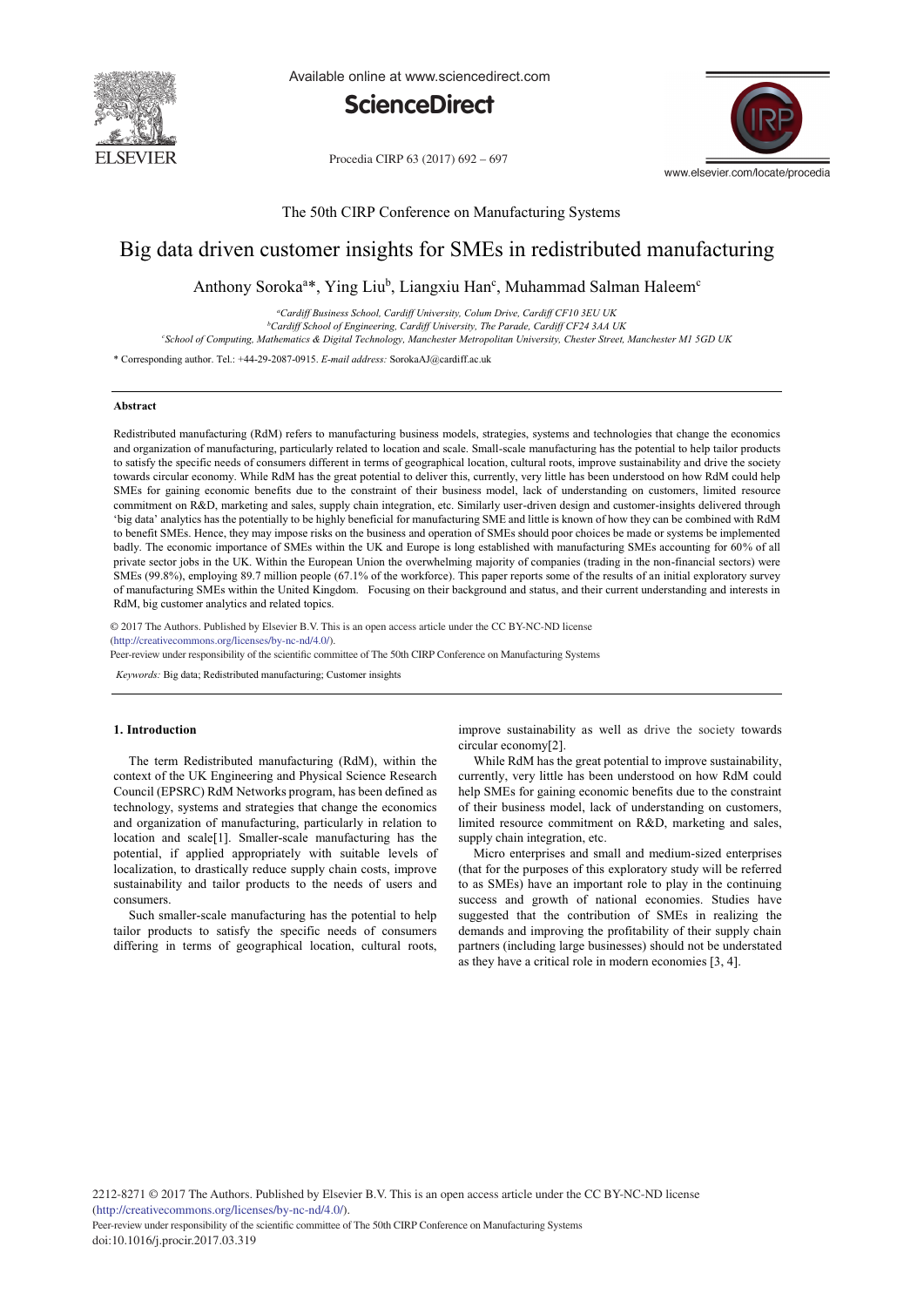A study conducted for the British government's department of business innovation and skills reported that in 2015 99.9% of the total number of enterprises in the UK could be classified as being SMEs. These companies contributed more than 2/3rds of private sector workforce as well as 47% of the annual turnover in the UK.

According to an extensive study of companies conducted by The Data Warehousing Institute (TDWI) in 2009, 38% of organizations surveyed reported that they utilize advanced analytics, whereas 85% said they would be practicing it within three years[5]. According to the study the respondents were spread evenly across a wide spectrum of company sizes. However, only 23% of respondents were from companies whose revenue was less than \$100million[5], within the EU this is above the turnover threshold for a medium enterprise. Additionally only 4% of respondents to this study were from non-computer manufacturing companies. As such this and other industry studies may not accurately reflect the opinions of manufacturing SMEs

This exploratory paper specifically focuses upon SMEs based in the South Wales industrial area of the UK and their potential motivations for using and knowledge of big data based customer analytics. Whilst there is much research regarding big data and collaborative design there is comparatively little that examines these from the perspective of SMEs. Two research questions are tackled:

1. What are companies doing with regards to their product and customer data?

2. What position are they in to potentially make use of big data analytics and participate in RdM?

### **2. Research method**

This particular exploratory study takes an inductive approach, this encourages the use of research instruments that are capable of delivering principally qualitative data. The use of qualitative research is suitable in situations where the aims of the researcher is to understand the meaning that participants in the research give to events and situations, and to appreciate the context in which these are made [6].

In total fifteen on-line surveys were undertaken with participants who are in senior roles within several Welsh manufacturing companies. The sector(s) are summarized in Table 1, where it can be seen that a broad spectrum of sectors has been surveyed.

A survey would normally involve questions based on single/multiple selection questions or Likert scale answers. Typically a semi-structured interview would give the respondent the opportunity to discuss the topic in question within their own particular frame of reference, utilizing ideas and concepts that they are familiar with [7].

This online survey incorporated some aspects of semistructured interviews by allowing the respondents to enter free form text (appropriate as well as offering pre-defined options). This was used in order to try and achieve higher levels of participation from those in managerial positions, in order to allow participants to understand how the information they provide will be used (addressing trust issues), and by hybridizing also attempting to negate some of the effort

associated with writing (for example in the response to a survey) [8]. A coding schema for the surveys was developed, and the results used as a principal contributor to the research objectives of this paper.

Table 1: Summary of sectors covered.

| Company                       | Percentage of Responses |
|-------------------------------|-------------------------|
| Aerospace, Defence & Security | 33.3%                   |
| Automotive                    | 6.7%                    |
| Chemical                      | 20.0%                   |
| Computer                      | 6.7%                    |
| Construction                  | 26.7%                   |
| Education                     | 6.7%                    |
| Energy                        | 20.0%                   |
| <b>Health Care</b>            | 20.0%                   |
| Manufacturing                 | 73.3%                   |
| Medical devices               | 6.7%                    |
| Oil & Gas                     | 6.7%                    |
| Photonics                     | 6.7%                    |
| Renewables                    | 6.7%                    |
| Steel                         | 6.7%                    |
| Transport                     | 6.7%                    |
| Water                         | 6.7%                    |

#### **3. Background**

#### *3.1. Big data analytics*

Big data analytics is a broad term given to the application of advanced data analysis techniques are applied to big data sets. Therefore it can be considered that big data analytics (often referred to as 'big data') is about two things. Firstly big data – the gigabytes or terabytes of data that a company can hold. Secondly analytics – the tools and techniques that are used to analyze the data.

A 21st century business will potentially have data from many streams such as emails, electronic business records, website logs, social media, production monitoring systems etc, According to [9] in the period up until 2003 a total of 5 exabytes  $(10^{18}$  bytes) of data were created by human beings, yet in the now it takes only two days to create this amount.

The McKinsey Global Institute [10] listed the potential of big data analytics in five main domains, of which two can be considered as being relevant to manufacturing SMEs:

Manufacturing: improved demand forecasting, supply chain planning, sales support, developed production operations, web search based applications

Retail: in store behavior analysis, variety and price optimization, product placement design, improve performance, labor inputs optimization, distribution and logistics optimization, web based markets.

However, as shown in [11] big data within manufacturing companies isn't necessarily just about products and customers, a single machine tool monitoring system could easily generate nearly 0.5TB of data a year. Also network based control systems will potentially generate potentially large quantities of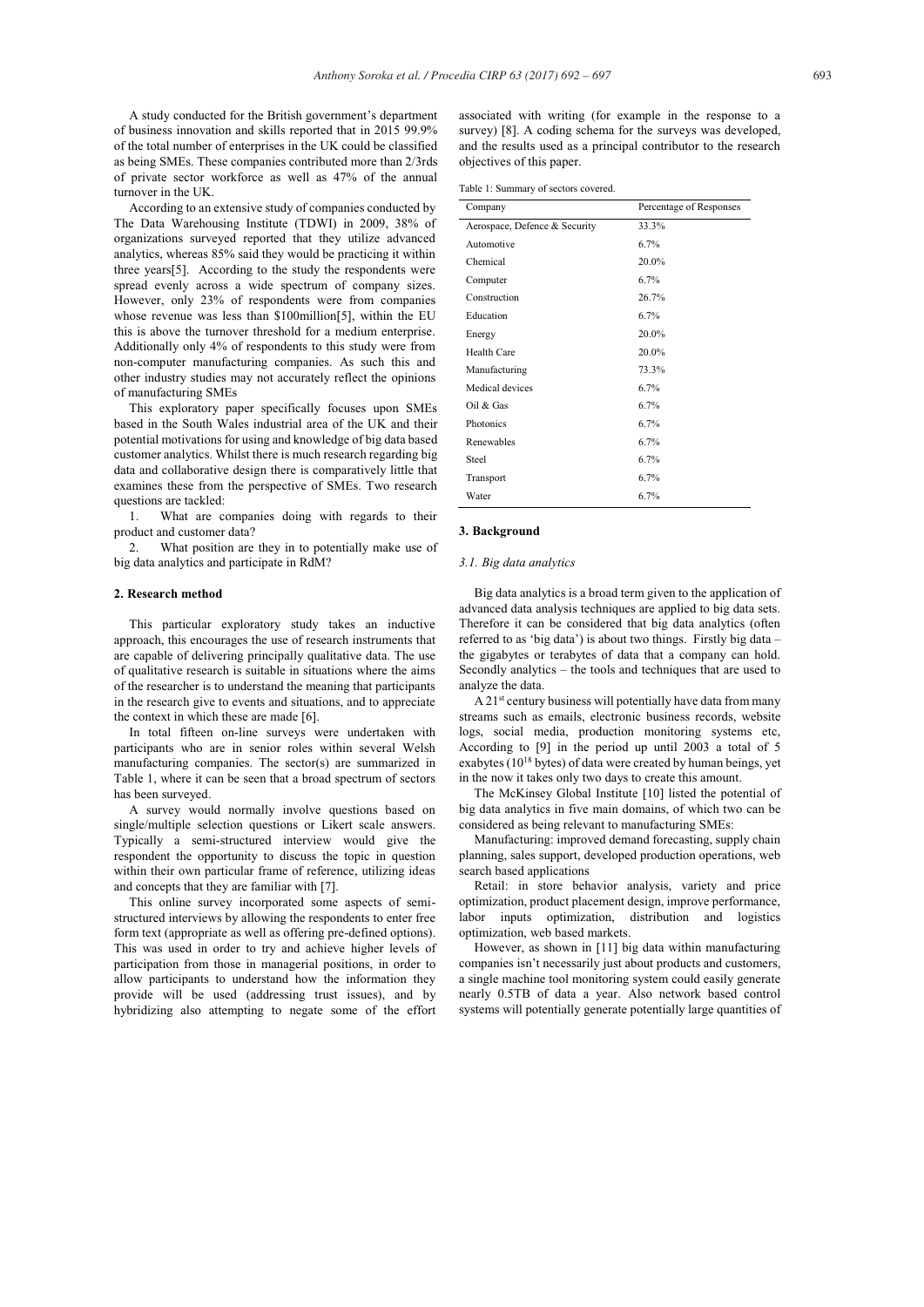data [12]. With both of these sources containing potentially useful information.

The rapid growth of the internet when combined with the growth in user generated content – i.e. internet forums, social media and review sites created a great deal of content that is of interest to researchers. However, there is one significant difference between the data gathered by legacy systems from the 1980's and 90's and that of web-based and e-commerce systems. Namely that the data is less structured and often contain rich customer opinion and behavioral information (in particular user reviews at e-commerce sites for example)[13]. Such rich information could be of particular use to the manufacturers of consumer goods, in particular SMEs who may not be in the position of large companies who are able to conduct extensive market research.

In a review of big data analysis Chen and Zhang [14] stated that a large number of techniques and technologies to capture, curate, analyze and visualize big data have been developed by scientists (from fields such as computer science, mathematics and statistics). Despite this they are some distance away from being able to meet a variety of needs.

As well as the fields mentioned above big data analysis also encompasses data mining, machine learning, neural networks, social network analysis, signal processing, pattern recognition, optimization methods and visualization[14] the interrelationships are illustrated in Fig. 1.

This wide variety of tools, techniques and disciplines could make it difficult if not impossible for a manufacturing (non-IT) SME to implement without expert guidance. As stated in Chen and Zhang "Big Data also means big systems, big challenges and big profits, so more research works in these sub-fields are necessary to resolve it."

#### *3.2. SME challenges big data analytics*

Whilst it is reasonable to say that it is incorrect to assume that all SMEs cannot afford sophisticated computer systems, cost and in particular value for money often plays a critical role (and hence potential barrier) when a company is considering purchasing software. There is a natural cost – functionality trade-off, systems may have the desirable functionality but the addition costs outweigh any benefits. Perhaps equally important consideration is that SMEs often do not have inhouse capabilities for the selection, installation, configuration and maintenance of complex IT systems. Such factors are a potential barrier to big data analytics in SMEs [15].

However the emergence of cloud computing, could provide a means to access complex IT systems. Studies have suggested that cloud computing will become attractive option for many SMEs due to its flexible cost structure and scalability[16]. Although interoperability between cloud computing platforms / applications as well as cloud and 'desktop' systems may present challenges [17].

As stated in [15] the application of cloud computing technologies to big data analytics has the potential to be very cost effective. In particular for SMEs where cloud computing can reduce the cost of implementing big data analytics and make it feasible for them to use it.



Fig. 1. Big data techniques. Source: Chen and Zhang [14]

#### **4. Results and discussion**

This exploratory study takes a snapshot of how manufacturers in South Wales engage with their customers, the data they have available to them, how they use it and what benefits they feel they can obtain from big data analytics. The following sections examine different elements of a company's interaction with its data and RdM. The outcomes are examined from both a general perspective and from the perspective of the companies and the use of big data analytics.

## *4.1. Perception of Redistributed Manufacturing*

Because RdM has been defined around smaller scale manufacturing SMEs stand to potentially gain the most from the proliferation of RdM. In order to gauge the perception of RdM amongst SMEs they were asked three questions. 1) Have they heard of RdM (awareness); 2) Would RdM be helpful in their company (usefulness); 3) Do they have any plans to get involved in RdM (involvement). As Table 2 shows the majority of respondents had not previously heard of RdM and only a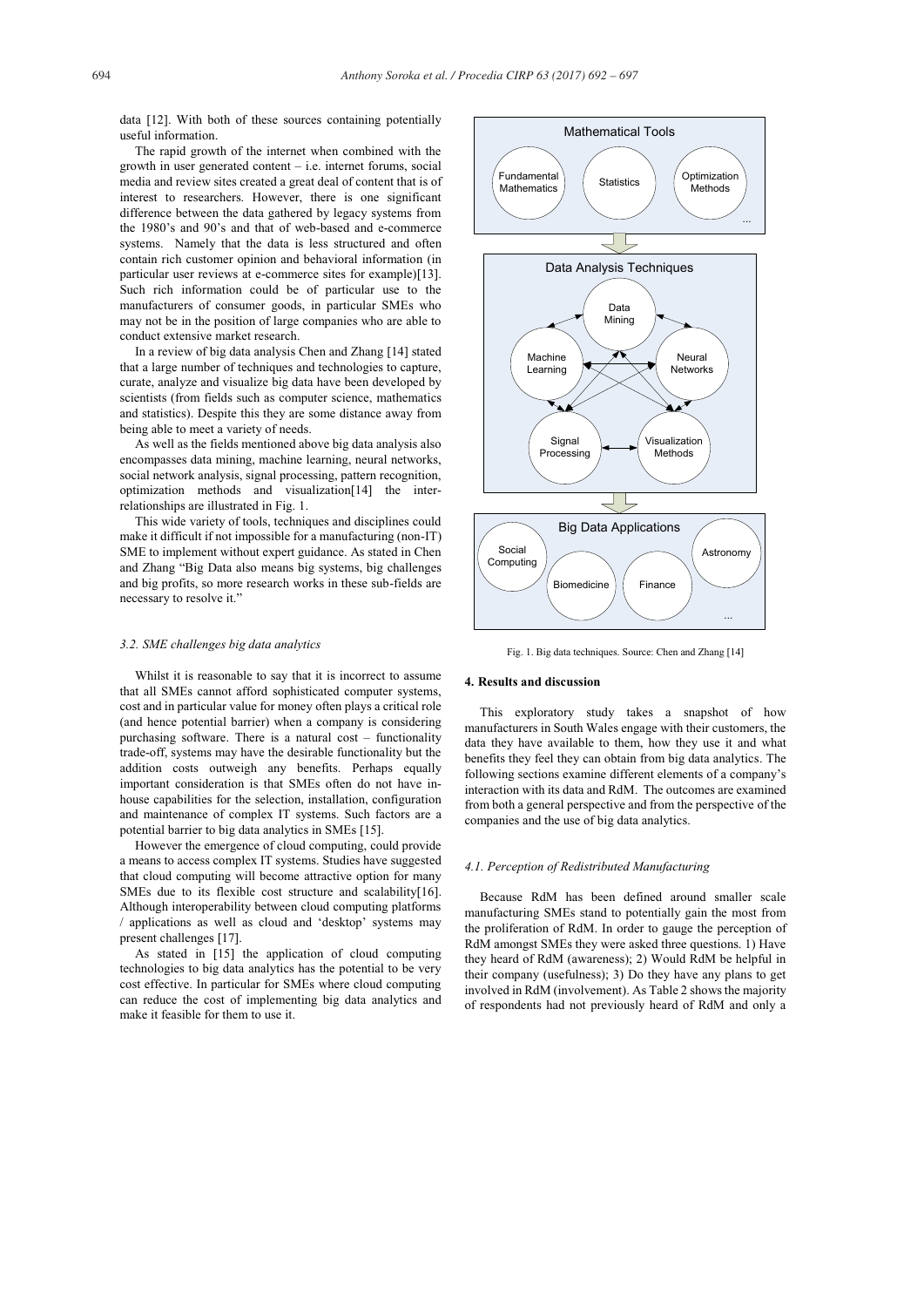minority think it could be important for them or have any plans to become involved.

The fact that 66% of respondents were unsure how useful RdM could be suggests that the RdM research community and policymakers still have a lot of work to do to raise awareness amongst SMEs. This is concerning as theoretically it is SMEs who could stand to benefit from RdM.

The alternative to this could be large manufacturers establishing smaller, distributed manufacturing, assembly or finishing centers. The automotive sector provides an example of this, although not common in Europe it is normal for dealerships to fit optional extras in cars in emerging economies. This lowers the product variety levels offered by the car plant which in turn keeps production costs low [18].

Table 2. Perception of redistributed manufacturing.

|             | Unsure | Yes  | No    |
|-------------|--------|------|-------|
| Aware       | ٠      | 40%  | 60%   |
| Useful      | 66.7%  | 6.7% | 26.7% |
| Involvement | ۰      | 6.7% | 93.3% |

### *4.2. Availability of customer data*

A company, depending on the products it makes and the IT systems it uses can carry varying types of information. The bare minimum most companies will have is sales and order information, some will carry product specification data especially when bespoke products are frequently manufactured. Other forms of data that companies may hold include CAD data from customers, returns data and potentially feedback as well.

For the purposes of the survey the different types of data were grouped into several broad categories: Supplier Data; Manufacturing Data; Product Data; Sales Data; Customer Data; Financial Data. The respondents were then asked to indicate what type(s) of data they had (they were also given a free text field to indicate any other types of data they have).

In the results shown in Table 3 below it can be seen that all of the respondents in the survey maintain product data and that the majority keep customer and sales data. With hindsight the universal maintenance of product data could be considered to be unsurprising as it is sufficiently broad that this would incorporate CAD data, product specification, product datasheets etc. Such data could for example include what is necessary for a "CE" mark within the EU that shows that the manufacturer has checked that these products meet EU safety, health or environmental requirements. Additionally one respondent indicated that they also kept research / IP related data and another kept regulatory compliance data.

Based on the results from this preliminary question there is an indication that the majority of companies could be in some sort of position to apply some form of big data analysis techniques. However, this would of course be contingent on the type of data being stored and its format, for example a sales spreadsheet would be considerably easier to analyze than a scanned document.

Table 3: Types of data held by the companies.

| Type of data held     | Percentage of respondents |
|-----------------------|---------------------------|
| Supplier Data         | 80.0%                     |
| Manufacturing Data    | 93.3%                     |
| Product Data          | 100.0%                    |
| Sales Data            | 86.7%                     |
| Customer Data         | 73.3%                     |
| <b>Financial Data</b> | 93.3%                     |
| Other                 | 13.3%                     |
|                       |                           |

Despite the fact that companies may maintain a lot of data those figures would not indicate how much customer specific data is kept. The companies were asked if they maintain data about their customers, from Table 4 it can be seen that 80% said that they do and 20% responded that they do not.

| Table 4: Is data regarding customers stored. |     |     |
|----------------------------------------------|-----|-----|
|                                              | Yes | No  |
| Maintain customer data                       | 80% | 20% |

Based on this the respondents answering Yes were asked to provide information regarding how they currently use data (in whatever way it is stored) as shown in Table 5. Of those that responded the majority indicated that they use it to improve their products, market and customer service. This raises an interesting question, that would perhaps be worthy of future study, regarding how many companies use or keep records of their product reviews. Specifically those from websites such as Amazon where customers leave feedback and Which? an organization that conducts formal product tests. Such websites, as mentioned earlier, can contain a great deal of information that might be of use to product manufacturers.

| Table 5: Current uses of customer data. |
|-----------------------------------------|
|-----------------------------------------|

| Current use of data                 | Percentage of respondents |
|-------------------------------------|---------------------------|
| Personalizing Customer Experience   | 16.7%                     |
| <b>Improve Products or Services</b> | 66.7%                     |
| <b>Improve Marketing</b>            | 75.0%                     |
| <b>Improve Customer Service</b>     | 75.0%                     |
| Reduce Risk & Fraud                 | 16.7%                     |
| Other                               | 8.3%                      |
|                                     |                           |

As some of the analyses mentioned in Table 5 are provided within Customer Relationship Management (CRM) systems the respondents were asked to confirm whether the used CRM systems of not. The results if Table 6 show that the overall response was that 73.3% of the respondents did not use CRM and only 26.7% did use CRM systems. This could be a matter of concern, if a company isn't in the position to use CRM it raises a question mark regarding how able they would be to make full use of big data analytics.

Table 6: Use of Customer Relationship Management systems.

|                                      | Yes   | N٥    |
|--------------------------------------|-------|-------|
| Use customer relationship management | 26.7% | 73.3% |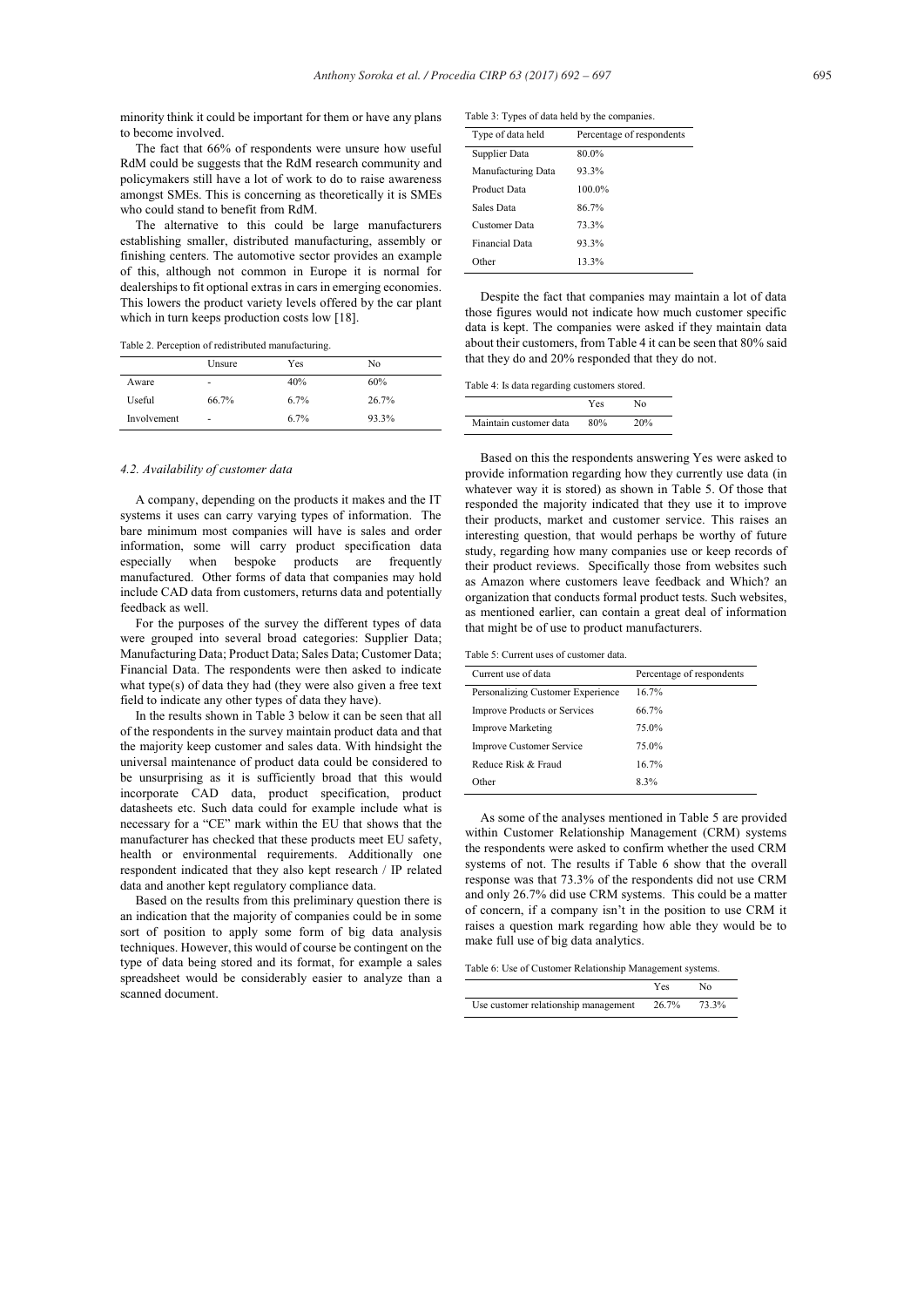## *4.3. Data storage*

Studies have suggested that cloud computing could be an enabler for SMEs wishing to use big data analysis [15]. However, in order to make this achievable there is some is necessity for the use of cloud storage. Therefore the respondents were asked what storage methods they used. As can be seen from Table 7 53.3% of respondents use cloud storage for some if not all of their data. This is broadly positive as it implies there is some familiarity with cloud computing at some level. The majority of respondents use Network Attached Storage which suggests a degree of familiarity with the idea of not just storing data on the hard drive of the PC they use.

Table 7: Storage methods.

| Storage mediums          | Percentage of respondents |
|--------------------------|---------------------------|
| <b>Flash Drives</b>      | $20.0\%$                  |
| Hard Drives              | 53.3%                     |
| Hard Drive Arrays        | $20.0\%$                  |
| Network Attached Storage | 66.7%                     |
| Cloud Storage            | 53.3%                     |

#### *4.4. Data volume*

In order to gauge how much data companies actually store they were asked to estimate how much data their company actually has. The results of this are illustrated in Figure 2, as can be seen the majority of respondents have less than 2TB of data. Though this amount may seem comparatively small (within the context of big data) but taking a historical perspective 500GB of data is over 100 times the capacity of a typical hard drive used in a fileserver's RAID array in 1996 (c. 4.3GB) and would have been unimaginable for SMEs.

The respondents were asked whether they had any difficulties managing the volumes of data they have and 93.3% responded that they do not have a problem. However, 6.7% have indicated that do have a problem and a cross-tabulation between this and the results in Figure 2 shows that it is the respondents with >10TB of data that experience problems.

This is broadly positive as it shows that at the very least most are able to manage the data that they already have, but it does seem to suggest that as volumes increase companies begin to encounter problems.

#### *4.5. Awareness of big data*

The survey respondents were asked if they were aware of big data analytics as a yes / no question. As the table below shows less than half of them were aware of big data analytics. When compared to the 85% figure for companies that would be using it within three year from the TDWI [5] this suggests that there is a possible discrepancy between what businesses as a whole and what manufacturing SMEs think about big data and potentially their ability to gain meaningful results.



Fig. 2. Amount of data stored by SMEs

Also of note is that 75% of companies surveyed by TDWI were non SME and only 4% were non-IT manufacturers, this also suggests that larger enterprises are more aware of big data than SMEs (especially manufacturing companies outside of computing / IT sectors).

Further analysis of the survey data showed that the respondents from the previous section who had >10TB data and were experiencing problems indicated an awareness of big data analytics.

Table 8: Awareness of big data analytics.

|                   | Yes   | Nο    |
|-------------------|-------|-------|
| Aware of big data | 46.7% | 53.3% |

Table 9 shows what companies would hope to garner from big data analysis, the responses when comparing to the lists provided in [10] it shows that the overall awareness of all that could be achieved through the application of big data analytics is perhaps not as good as it could. Additionally this suggests that perhaps there is a possibility that companies have heard of big data analysis but are in reality unaware of what it can offer, this would have to be investigated through further studies. In total of the companies who had heard of big data analytics three quarters of them actually had a vision of what they'd hope to achieve through big data analytics.

Table 9: Insights that companies wish to gain through analytics.

| Type of insight                          | Percentage of respondents |
|------------------------------------------|---------------------------|
| Market Understanding                     | 28.6%                     |
| Increase in Productivity                 | 28.6%                     |
| Understanding Customer Patterns and Char | 42.9%                     |
| Sales Predictions                        | 57.1%                     |
| Other                                    | 42.9%                     |

Based on this initial data it could be concluded that there is a need to further inform SMEs about big data analytics, what it